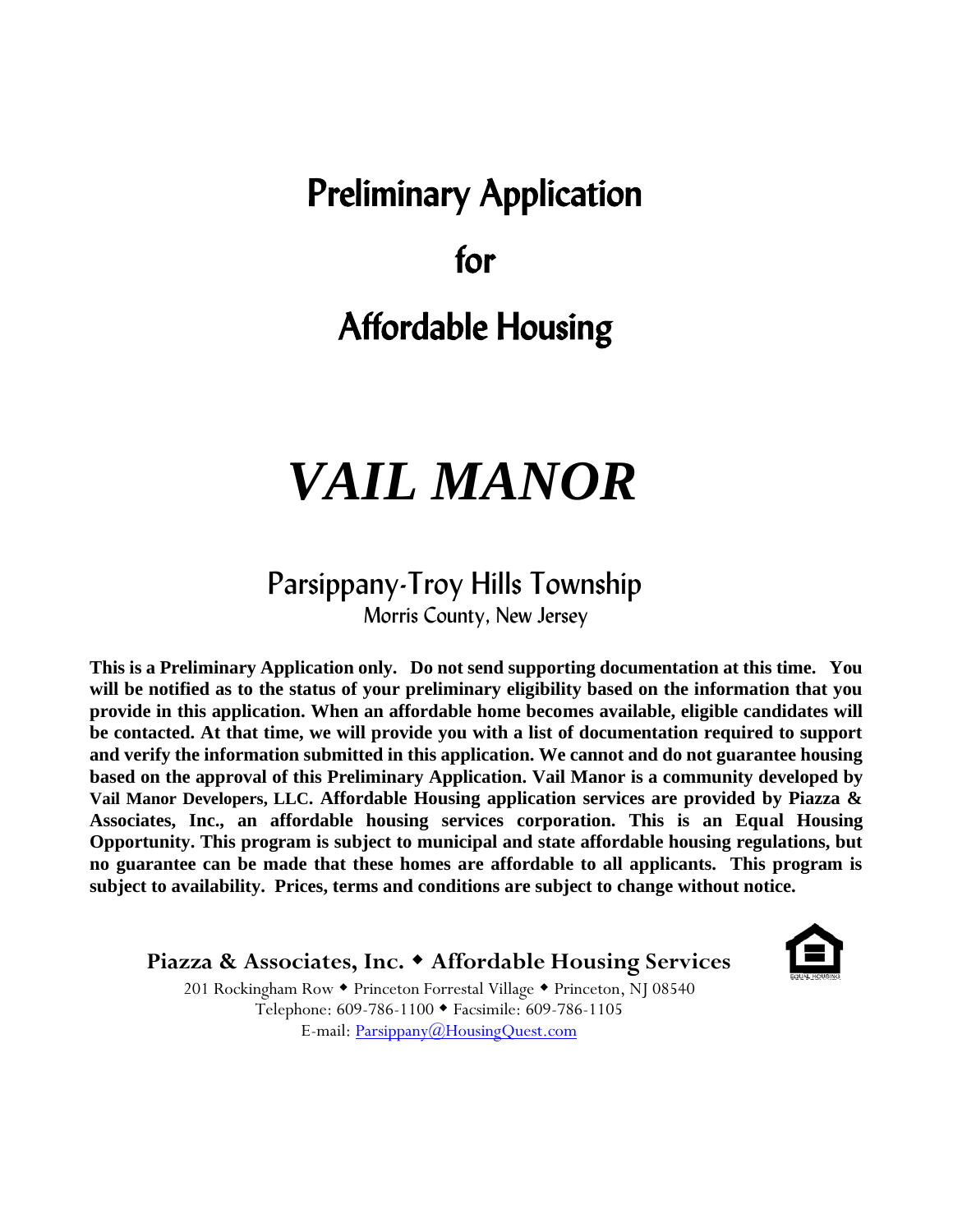## Policies and Requirements

#### **For All Applicants**

### *VAIL MANOR* **Parsippany-Troy Hills Township**

- ❖ This is an equal housing opportunity. Federal law prohibits discrimination against any person making application to buy or rent a home with regard to race, color, national origin, religion, sex, familial status, and disability. State law prohibits discrimination on the basis of race, creed, color, national origin, ancestry, nationality, marital or domestic partnership or civil union status, sex, gender identity or expression, disability, affectional or sexual orientation, family status or source of lawful income or source of lawful rent payment. Piazza & Associates, Inc. complies with all provisions of the New Jersey Law Against Discrimination ("LAD") N.J.S.A. 10:5-1 to -49 as applicable to any real property or for any program related to real property Piazza & Associates, Inc. administers in New Jersey. Any person who believes a violation of the LAD has occurred may contact the New Jersey Division on Civil Rights at 866-405-3050 or 973-648-2700 or online a[t www.NJCivilRights.gov.](http://www.njcivilrights.gov/)
- ❖ 55+: At least one person of the applicant household must be 55 or older, and no one may be less than 19 years of age.
- ❖ This affordable housing must be the intended primary residence of the applicant. All household members who intend to reside at the affordable apartment must be listed in the Preliminary Application. If changes in household composition occur during the application process, or if there is a change of address, the applicant is required to notify Piazza & Associates, Inc. in writing, immediately.
- ❖ Applications must be truthful, complete and accurate. Any false statement makes the application null and void and subjects the applicant to penalties imposed by law.
- ❖ Annual Income includes, but is not limited to, salary or wages, alimony, child support, social security benefits, unemployment benefits, pensions, business income, and actual or imputed earnings from assets (which include bank accounts, certificates of deposit, stocks, bonds, or other securities), and real estate.
- ❖ If you own a home in which you are currently residing and which you intend to sell prior to living in an affordable home, compute your income from this asset by taking the market value of your home, subtracting the mortgage principal, and multiplying the balance by .06%. Income from other real estate holdings is determined by the actual income you receive from the asset (less expenses, but not less your mortgage payment). If you have no outstanding mortgage debt, the value of your home will be subject to a maximum appraised value limit, which, when exceeded, may disqualify you form this affordable housing program.
- ◆ Specific documentation to verify income and assets will be required at a later date, during the final portion of the application process, during which no changes will be allowed.
- ❖ Please understand that the rental rates for this affordable housing are established and governed by State and / or municipal regulations. Although consideration is made for very low-, low-and moderatecategories of household incomes, rental rates do not fluctuate on the basis of each individual applicant's income. Therefore, we can not and do not guarantee that any apartment for rent will be affordable to YOU or YOUR household.
- ❖ The owners and managers of affordable apartments will set forth additional requirements, including, but not limited to an application fee, a lease agreement, security deposit and minimum credit standards. Once leased, rents will NOT be adjusted to accommodate fluctuations in household income. Rental rate increases may occur annually, but are subject to limitations.
- ❖ If you need assistance completing this application, please contact us at 609-786-1100. DO NOT SEND SUPPORTING DOCUMENTATION WITH THIS APPLICATION. Please mail your application to the address, below, or fax it to us at 609-786-1105.

### **Piazza & Associates, Inc.**



201 Rockingham Row - Princeton, NJ 08540